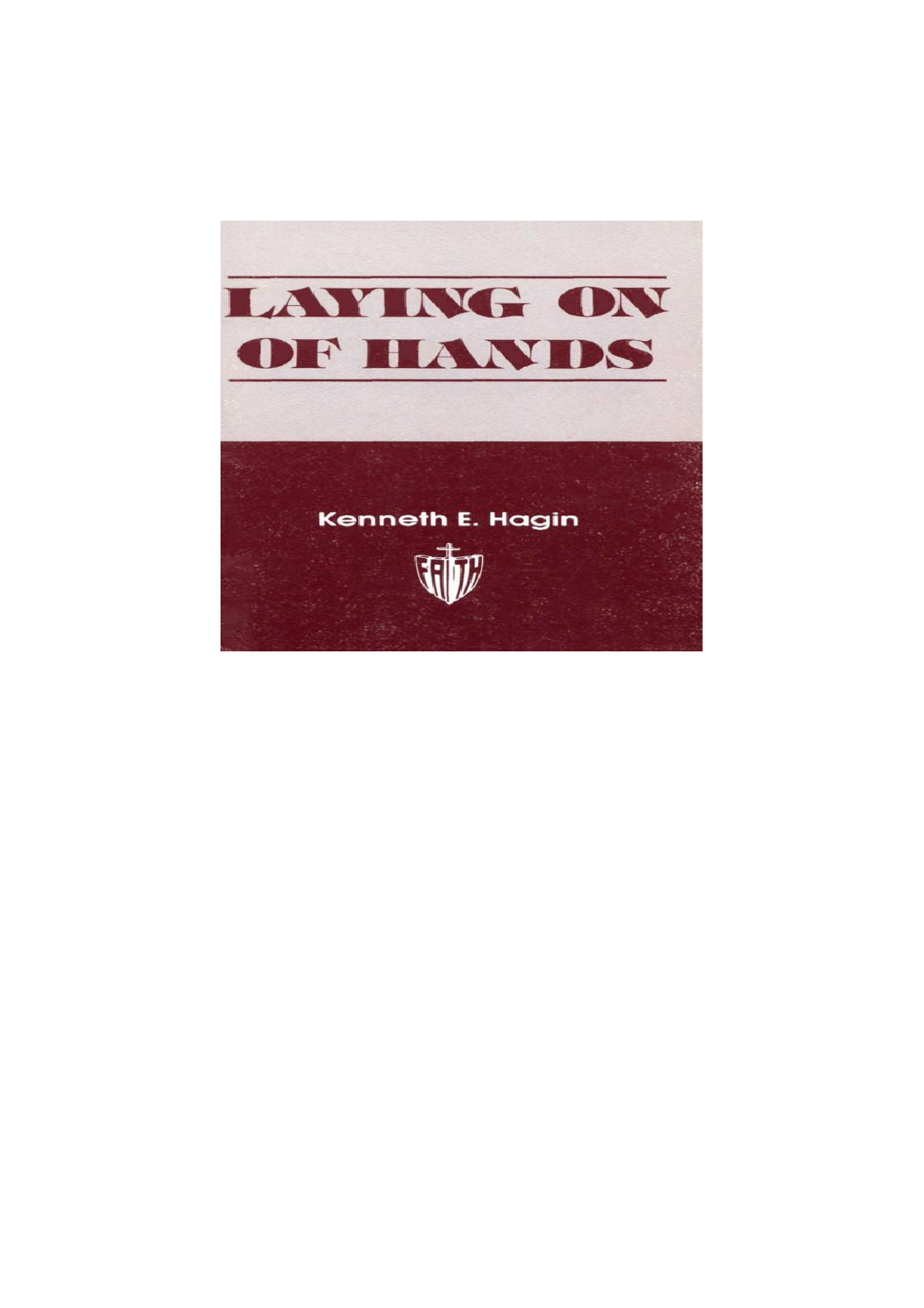## **LAYING ON OF HANDS CONTENTS**

- 1 The Doctrine of Christ
- 2 The Doctrine of Laying on of Hands
- 3 Empty Hands on Empty Heads
- 4 The Example of Jesus and the Apostles
- 5 These Signs Shall Follow
- 6 Methods

A Sinner's Prayer to Receive Jesus As Savior

#### **Chapter 1**

# **THE DOCTRINE OF CHRIST**

"Twenty-five years ago, God spoke to me about a ministry of laying on of hands," a Pentecostal minister said to me. "But you know," he continued, "I backed off from it. Even though God used me in it, some of the brethren didn't understand it, and I didn't want to make a doctrine out of it."

"You didn't have to, " I said. "Jesus made a doctrine out of it."

# **HEBREWS 6:1,2**

**1 Therefore leaving the principles of the doctrine of Christ, let us go on unto perfection; not laying again the foundation of repentance from dead works, and of faith toward God.**

## **2 Of THE DOCTRINE of baptisms, and OF LAYING ON OF HANDS, and of resurrection of the dead, and of eternal judgment.**

"Laying on of hands" is one of the six fundamental principles of the doctrine of the Lord Jesus Christ listed in Hebrews 6:1-2.

## **1. Repentance.**

What would you think if I were to say, "I do not believe in the doctrine of repentance"? You would be ready to withdraw fellowship from me.

# **2. Faith Toward God.**

The Bible says, *"By grace are ye saved through faith: and that not of yourselves: it is the gift of God: Not of works, lest any man should boast"* (Eph. 2:8-9).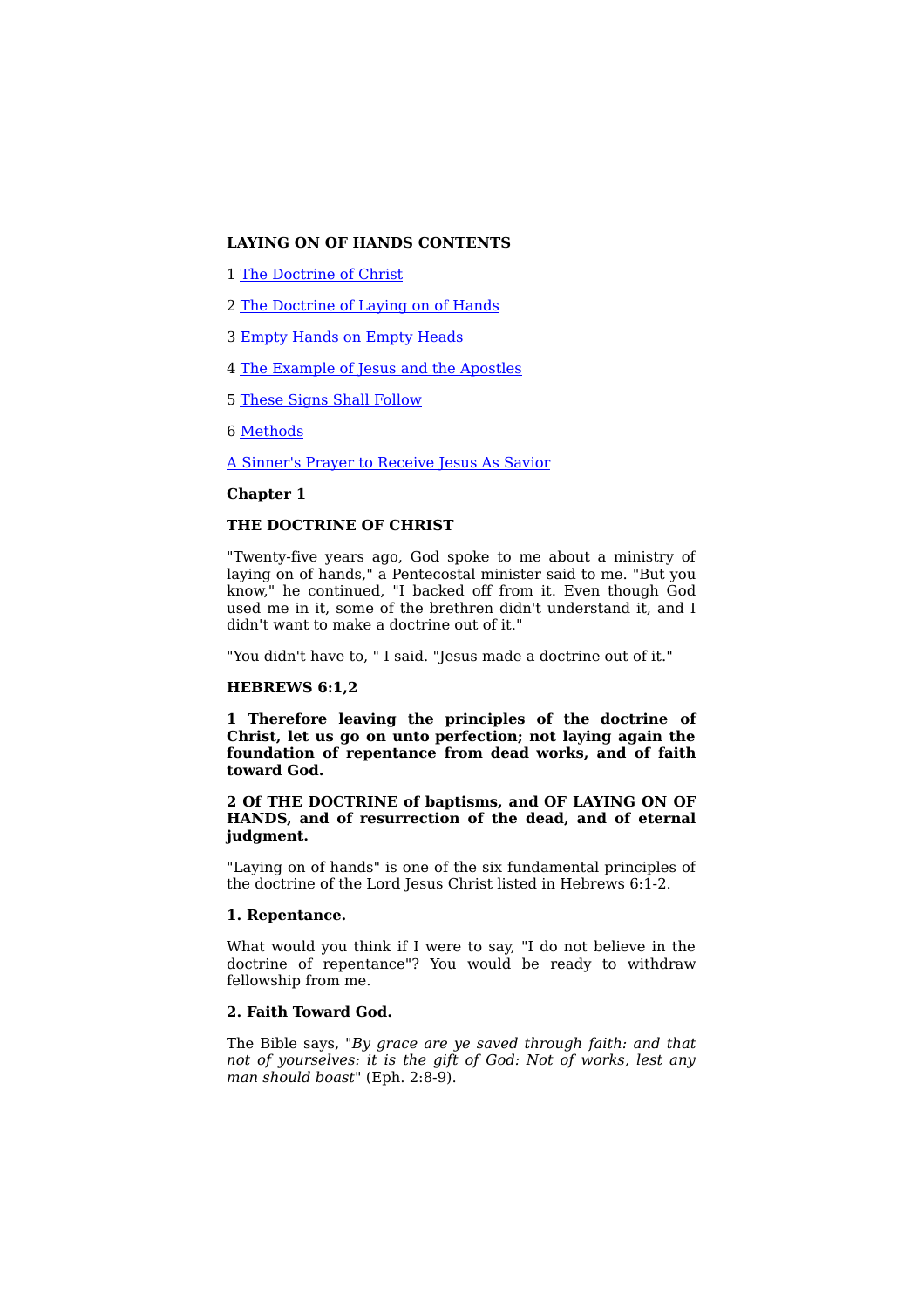What if I were to say, "I don't much believe in faith"? You would say, "We can't be saved without it.

Something's wrong with him. We'd better watch that fellow."

# **3. Doctrine of Baptisms.**

Notice this is in the plural. There are three baptisms spoken of in the New Testament. First, there is the New Birth. When one is born again, he or she is baptized by the Holy Spirit into the Body of Christ.

Second, there is water baptism, which is an outward sign of an inward grace. Third, there is the baptism in the Holy Spirit with the Bible evidence of speaking in other tongues.

If I were to say, "I don't much believe in the New Birth, water baptism, or the baptism in the Holy Spirit," you'd be ready to quit me right now, and I wouldn't blame you.

# **4. Laying on of Hands.**

(We will examine this doctrine later.)

## **5. Resurrection of the Dead.**

Notice it does not say "the" resurrection. It says, "and of resurrection of the dead." Had it said "the resurrection," there would be just one doctrine and one resurrection; but there is more than one resurrection, so it says "resurrection of the dead."

This includes the first resurrection, the second resurrection, and all other resurrections. It includes the fact that the dead in Christ shall be raised first; then we who are alive and remain at the coming of Christ are caught up, too (this is the rapture of the saints).

You would be certain something was wrong with me if I were to say, "I don't think the dead will ever be resurrected."

## **6. Eternal Judgment**

Again, it is not "the" doctrine of "the" eternal judgment; it is simply doctrine "of eternal judgment."

This is because there is more than one judgment, and all are involved in this doctrine.

How would you feel toward me if I were to say, "I don't go along with this judgment business. I don't think there's going to be any judgment"? You would say, "There's something wrong with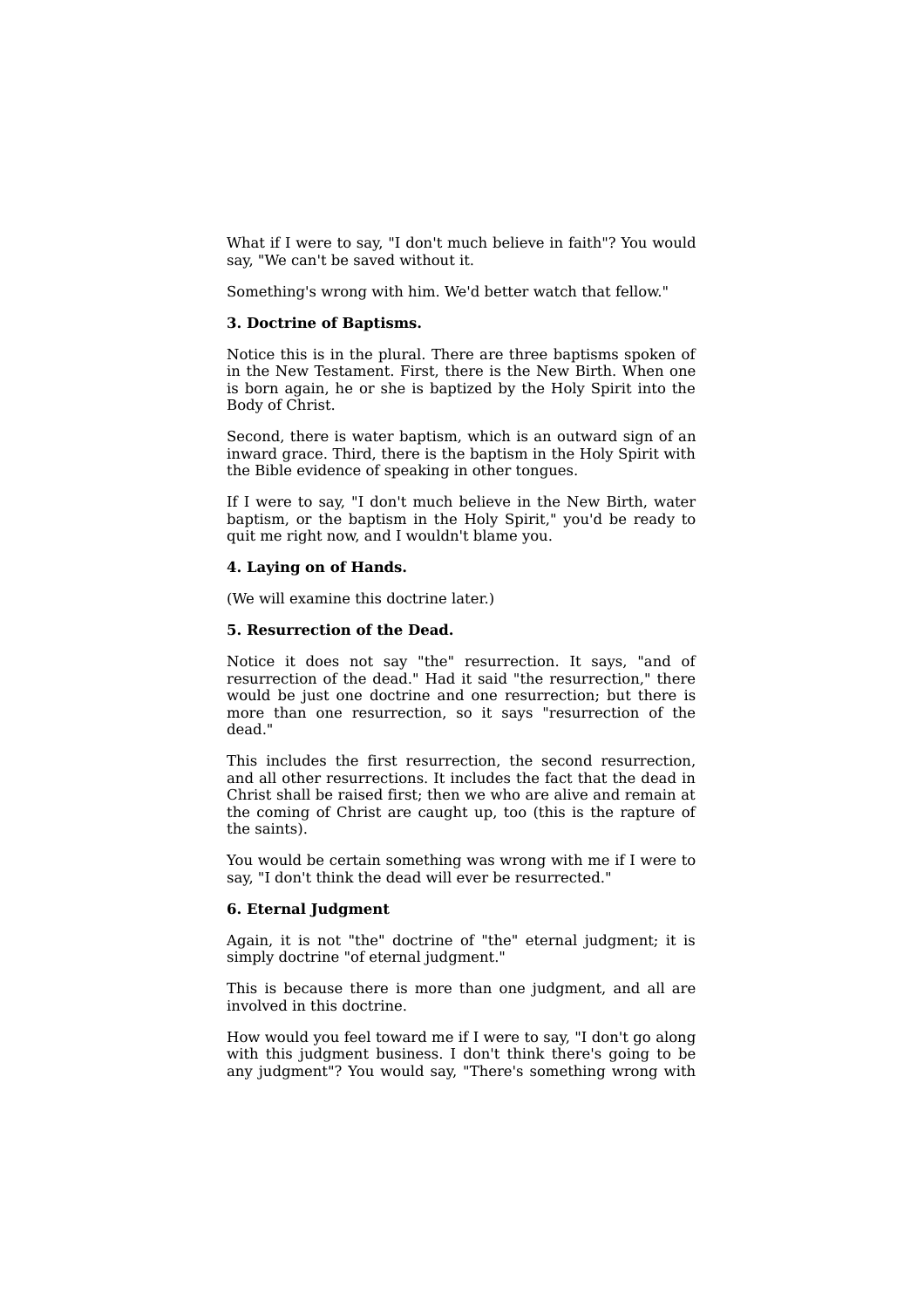that fellow. He's not solid. He doesn't believe the fundamental principles of the doctrine of Christ."

No matter what else we believe, we must believe the fundamentals. I can fellowship with anybody who believes the fundamentals.

## **Chapter 2**

#### **THE DOCTRINE OF LAYING ON OF HANDS**

The Bible has a great deal to say about the doctrine of "laying on of hands." Therefore, it is surprising to me that some Christians see no significance at all in this scriptural ordinance and doctrine. Some regard it with something like astonishment. Others regard it with fear. But the laying on of hands is one of the half dozen fundamental principles of the doctrine of the Lord Jesus Christ!

I have even heard Full Gospel ministers say, "I don't much go along with that." To deny one of the fundamental principles of the doctrine of Jesus Christ is a serious matter.

Actually, laying on of hands is a theme that runs through the entire Bible. Here are three examples from the Old Testament:

## **EXODUS 29:10,15,19**

**10 And thou shalt cause a bullock to be brought before the tabernacle of the congregation: and Aaron and his sons shall put their hands upon the head of the bullock.**

**15 Thou shalt also take one ram; and Aaron and his sons shall put their hands upon the head of the ram.**

## **19 And thou shalt take the other ram; and Aaron and his sons shall put their hands upon the head of the ram.**

We read here that the *imperfections* of the worshippers were transferred by faith to the sacrifice—and the sacrifice was a type of Christ. The *perfections* of the sacrifice were received by faith by the man who laid hands on the sacrifice. It was God's power that effected the two-way transmission.

The Bible tells us that Joshua had the same spirit of wisdom that Moses had, because Moses had laid his hands upon him. This infers that whatever Moses had was transferred to Joshua by the laying on of hands.

## **DEUTERONOMY 34:9**

**9 And Joshua the son of Nun was full of the spirit of wisdom; FOR MOSES HAD LAID HIS HANDS UPON HIM:**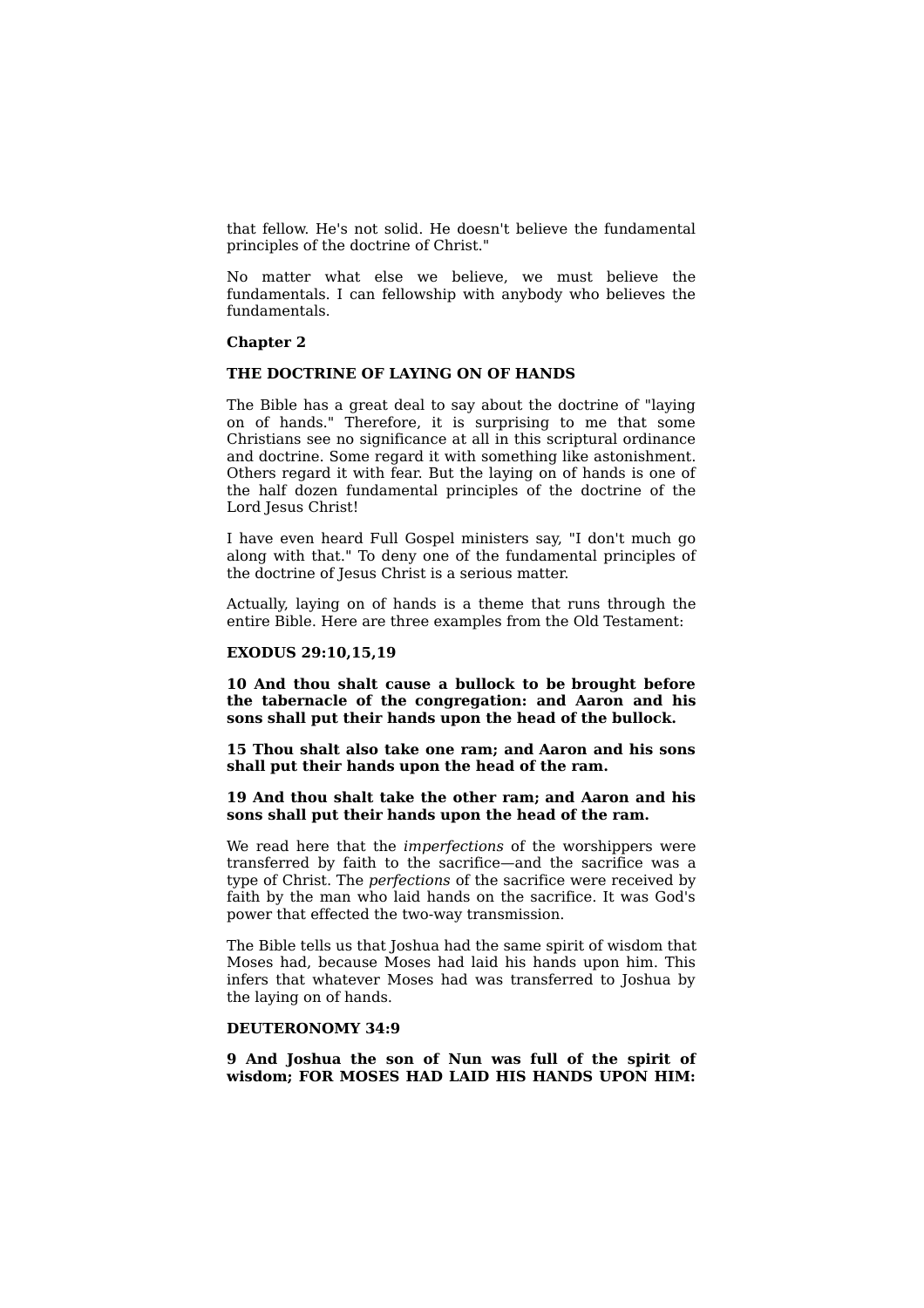## **and the children of Israel hearkened unto him, and did as the Lord commanded Moses.**

So today, through the ordinance of laying on of hands, God's power is transmitted by faith through the minister to the seeker.

As far as I know, all churches practice the laying on of hands to some extent. The most common practice is laying hands on those who are being ordained and separated unto the ministry. Something mighty occurs when men of faith lay hands in the Name of the Lord upon those who, in faith, receive the impartation.

There is scriptural precedent for it.

## **ACTS 13:2,3**

**2 As they ministered to the Lord, and fasted, the Holy Ghost said, Separate me Barnabas and Saul for the work whereunto I have called them.**

## **3 And when they had fasted and prayed, and laid their hands on them, they sent them away.**

The doctrine of laying on of hands does not end with the ordination of ministers, however, as so many denominations believe. That is only one facet of laying on of hands.

Some churches do go further and believe in laying hands on those being installed in certain church offices.

Again, there is scriptural precedent for this. In Acts 6, seven men were selected to wait on tables, thus freeing the apostles to give themselves continually to prayer and the ministry of the Word. The apostles laid their hands on the seven, who were called deacons ("helpers" in the Greek).

Laying on of hands is not limited to ordinations, however. In nearly every instance in the Acts of the Apostles where people were filled with the Holy Spirit, they received *by the laying on of hands.* (Exceptions were the two spontaneous outpourings of the Spirit in Acts 2 and 10.)

For example, in Acts 8:17, Peter and John laid their hands on Philip's Samaritan converts, and they received the Holy Spirit. In Acts 19:6, Paul laid hands on the disciples at Ephesus, and "they spake with tongues, and prophesied."

Of course people can be filled with the Spirit in other ways, but the laying on of hands is one scriptural method.

# **Chapter 3**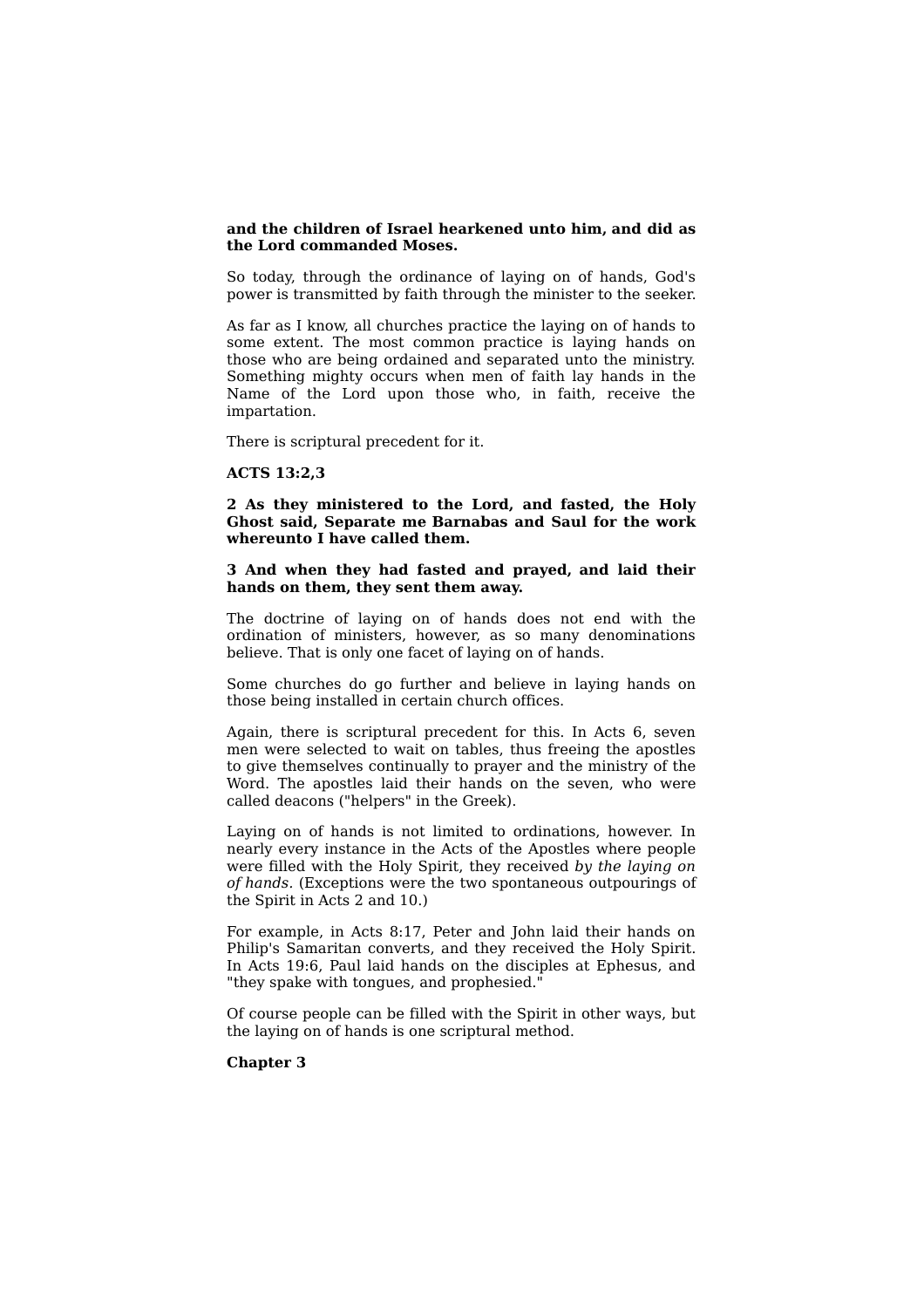# **EMPTY HANDS ON EMPTY HEADS**

I realize that there is an unprofitable kind of laying on of hands. There are two extremes of it in the church world.

One extreme is a mere ritual. There are churches that have a ritual of laying hands on people to confirm them. According to some church creeds, one receives the Holy Spirit at this time. But this is a mere ritual and formality, and nothing happens.

On the other hand, there have been extremes even in Full Gospel circles. People have had hands laid on them for nearly everything you could mention—and some you couldn't.

A California woman went to somebody's meeting, hands were laid on her, she was prophesied over, and she supposedly was given "the gift of casting out permanent waves." I told her if she could have gotten the gift of putting them *in,* she would have had something!

Several years ago, a man came to me after a service and said, "Brother Hagin, could you help me?"

I said, "I'll be glad to if I can."

He told me he was in a certain meeting, and somebody had laid hands on him and had given him the gift of healing, the gift of the Word of Knowledge, and two or three other spiritual gifts.

He said, "I can see that these things are manifested through your ministry. Maybe you could tell me how to operate them. I know I've got them, because that fellow said I did."

I said, "How long has it been since hands were laid on you?"

"Well," he said, "over six months ago."

I said, "Has there ever been any kind of manifestation?"

"Not that I know of," he replied.

I said, "I'd forget it if I were you. You don't have anything. If it's there, it would rise to the surface."

In another place I preached, a woman sat in the second pew, right in front of the pulpit, and rocked just like she was in a rocking chair all through my sermon.

I thought the poor dear was afflicted with some kind of serious physical ailment.

Afterwards I asked the pastor, "What's wrong with that woman?" People were looking at her. She was distracting from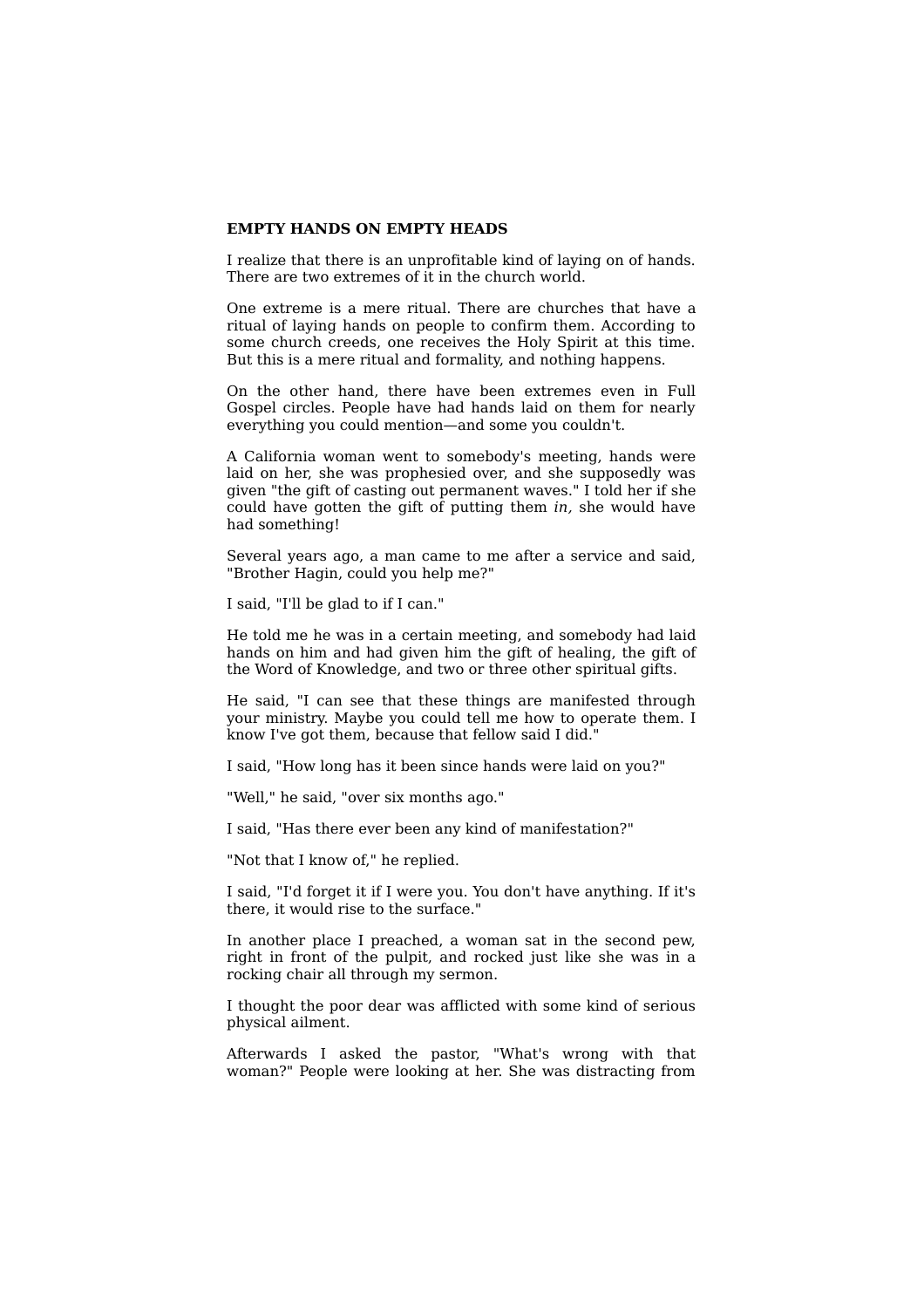the message.

"Oh," the pastor said, "Brother Hagin, that's a sad case. There's nothing wrong with her physically. She's not a member here. She does come to church some, and I've been intending to talk to her about it, but I just haven't had time. She attended some meeting somewhere, and somebody laid hands on her and gave her 'the gift of rocking.'"

Several nights later she came up to me after the service accompanied by a woman who had told her there is nothing in the Bible about "the gift of rocking."

She said, "Brother Hagin, explain my gift to this woman."

Well, I thought that would be a good opportunity for the pastor to talk to her! I said, "I'm on my way out of the building. You go to the pastor of this church. He's a man of God and knows the Bible quite well. He'll be glad to help you."

Afterwards, the pastor said, "You dog!"

I said, "Well, you *said* you wanted to talk to her, so I arranged it. Were you able to help her?"

He said, "Certainly not. Nobody could help her."

"Well, what did she tell you? What is the purpose of this socalled gift?"

"She said that God had given it to her so the pastor and the guest speaker could tell when things were in the Spirit. If she's rocking when we're singing, testifying, or preaching, everything is in the Spirit."

I know this sounds ridiculous, but it is true; I'm not making it up.

I call all of these examples *laying empty hands on empty heads.*

I am not going to be frightened out of a New Testament practice, however, because of fanaticism, nor am I going to be frozen out because of formality.

The real is not done away with because of excesses. I am going to practice the New Testament doctrine of laying on of hands, and I am going to produce New Testament results.

We need to study the New Testament carefully to see how Jesus and the apostles practiced this doctrine.

#### **Chapter 4**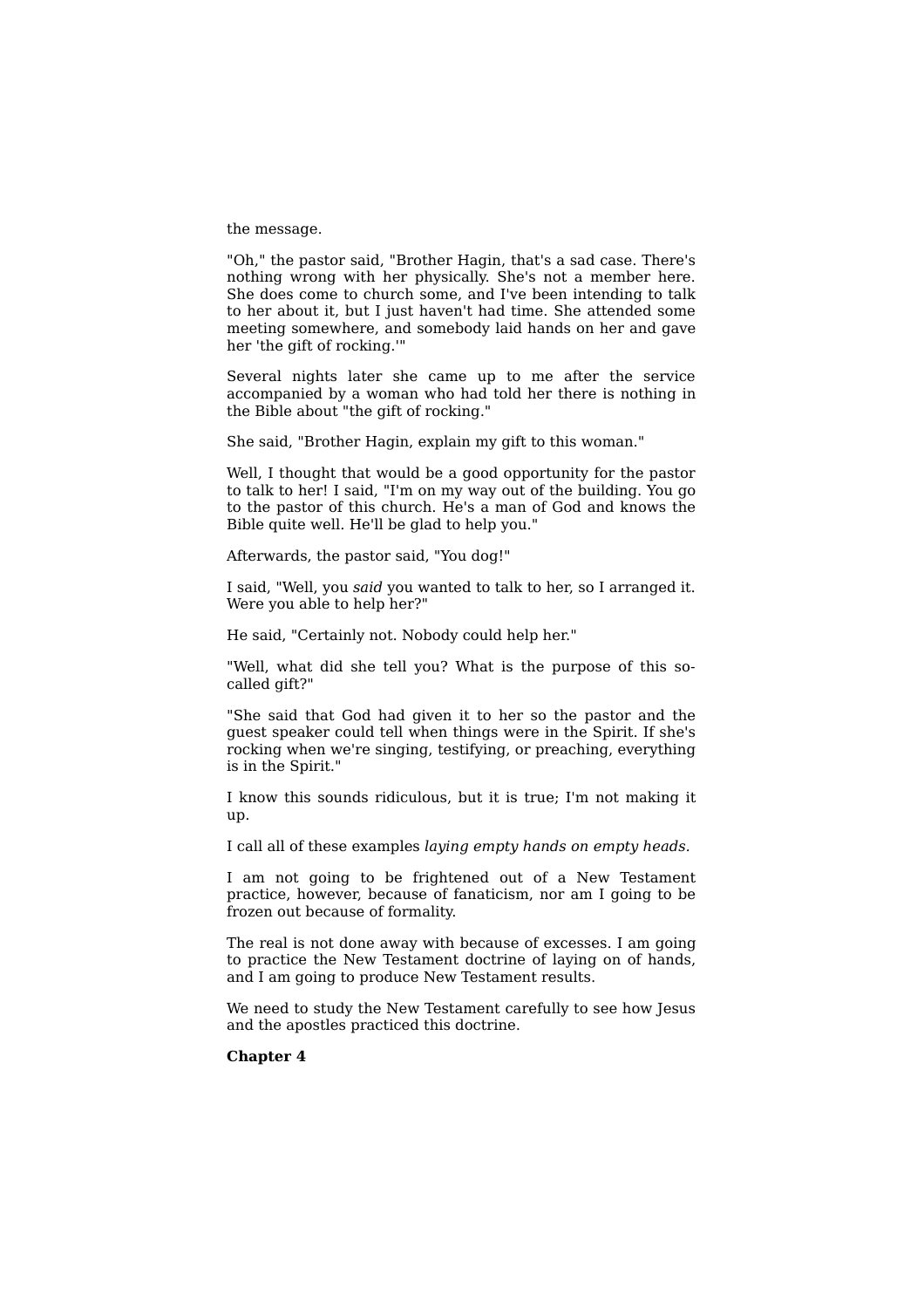## **THE EXAMPLE OF JESUS AND THE APOSTLES**

Jesus Christ Himself freely employed laying on of hands in healing people. In Mark 6, we see Jesus in His hometown of Nazareth:

#### **MARK 6:5**

#### **5 And he could there do no mighty work, save that HE LAID HIS HANDS UPON A FEW SICK FOLK, AND HEALED THEM.**

Notice this text is speaking of the Lord Jesus Christ Himself the Son of God. It doesn't say He *wouldn't* do mighty works in Nazareth; it says He *couldn't.* It seems, therefore, that the laying on of hands will work when nothing else will! The few who were healed that day were healed by the laying on of Jesus' hands.

Another example of Jesus' laying hands on someone is found in Matthew 8:15. The Bible says when Jesus entered Peter's house, He found Peter's mother-in-law sick with a fever. *"And he touched her hand, and the fever left her: and she arose, and ministered unto them."*

#### **MARK 8:22-25**

**22 And he cameth to Bethsaida; and they bring a blind man unto him, AND BESOUGHT HIM TO TOUCH HIM.**

**23 And he took the blind man by the hand, and led him out of the town; and when he had spit on his eyes, AND PUT HIS HANDS UPON HIM, he asked if he saw ought.**

**24 And he looked up, and said, I see men as trees, walking.**

**25 After that HE PUT HIS HANDS AGAIN UPON HIS EYES, and made him look up; and he was restored, and saw every man clearly.**

Praise God, the blind man was healed by the laying on of Jesus' hands. Some will say, "Jesus prayed for that blind man twice." I do not know that He prayed for him *at all,* for the Bible does not say He prayed. The Bible says *He laid hands on him twice!* Therefore, it is scripturally correct to lay your hands a second time on a sick person, if necessary. It is good to know what Jesus did in certain circumstances. Then we will know what to do.

## **MARK 7:32,33,35**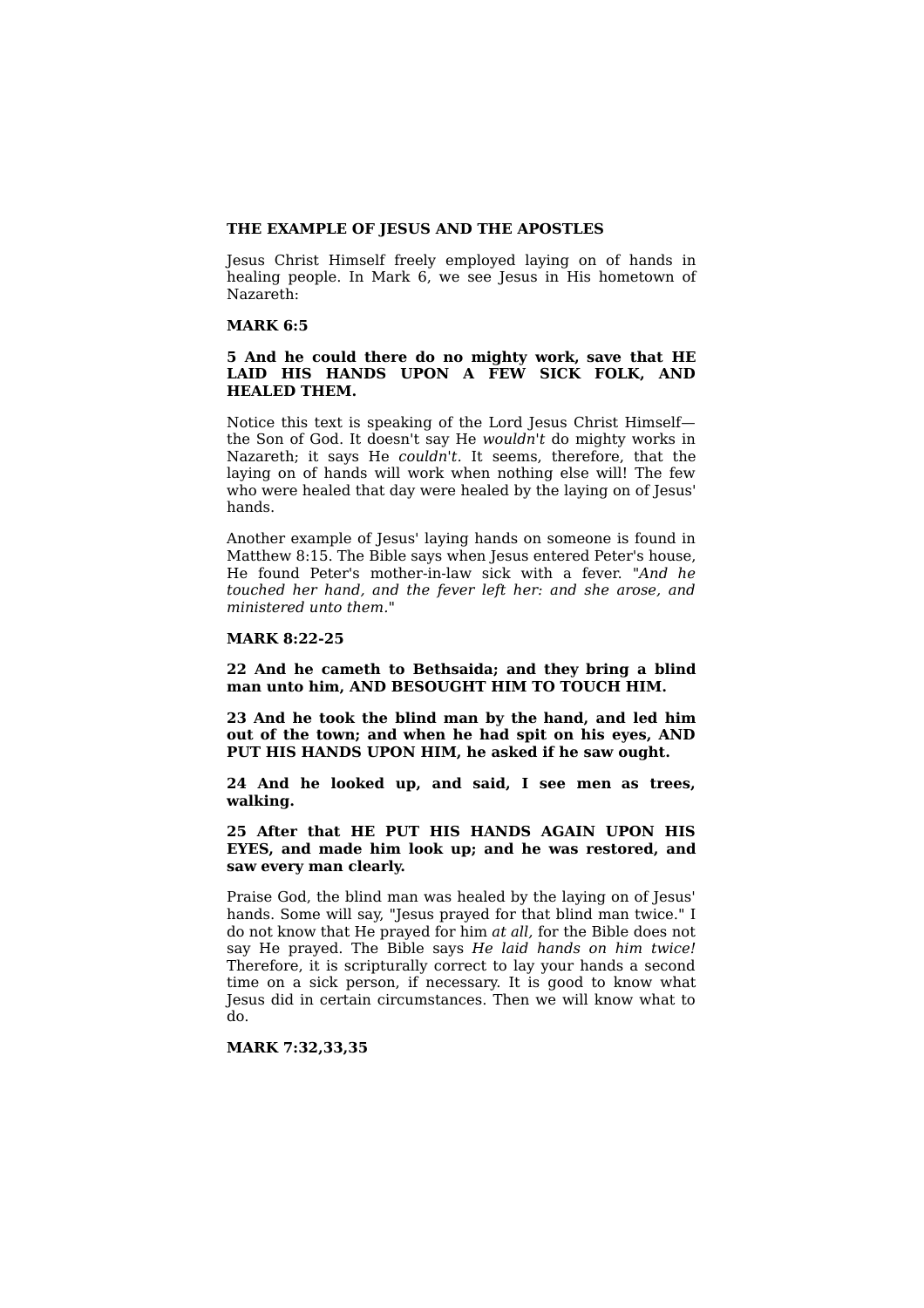**32 And they bring unto him one that was deaf, and had an impediment in his speech; and they beseech him to PUT HIS HAND UPON HIM.**

**33 And he took him aside from the multitude, and put his fingers into his ears, and he spit, and touched his tongue....**

## **35 And straightway his ears were opened, and the string of his tongue was loosed, and he spake plain.**

In the above two cases, notice that groups of people brought the blind man and the deaf man to Jesus. These people, as well as the sick themselves, believed in the laying on of hands—and they got results.

If you want the laying on of hands to work for you, you've got to believe in it. You see, without faith, the laying on of hands is a mere piece of ritual, and nothing happens.

In the case of the deaf man, the Scriptures do not say that the people asked Jesus to heal the man, although that is inferred. It says they asked Him to put His hands on him.

## **MARK 5:22,23**

**22 And, behold, there cometh one of the rulers of the synagogue, Jairus by name; and when he saw him, he fell at his feet, 23 And besought him greatly, saying, My little daughter lieth at the point of death: I pray thee, come and LAY THY HANDS ON HER, that she may be healed; and she shall live.**

Jairus believed in the laying on of hands. He didn't say, "Come and *pray* for her." He didn't even say, "Come and *heal* her." He said, " *Come and lay thy hands on her that she may be healed."*

This man believed his daughter would be healed when hands were laid on her.

We know from Scripture that the child had died before Jesus reached Jairus' house, but the 41st verse says, *"And he took the damsel by the hand .* . . . " In other words, Jesus touched her; He took her by the hand. She was raised from the dead and was healed.

So Jesus laid hands on sick people—and he definitely exhorted believers to lay hands on the sick, too. Jesus said in Mark 16:18, *"they shall lay hands on the sick, and they shall recover."*

Who shall lay hands on the sick? No, it's not the preacher. The answer is in the 15th verse, where Jesus declared, *"Go ye into*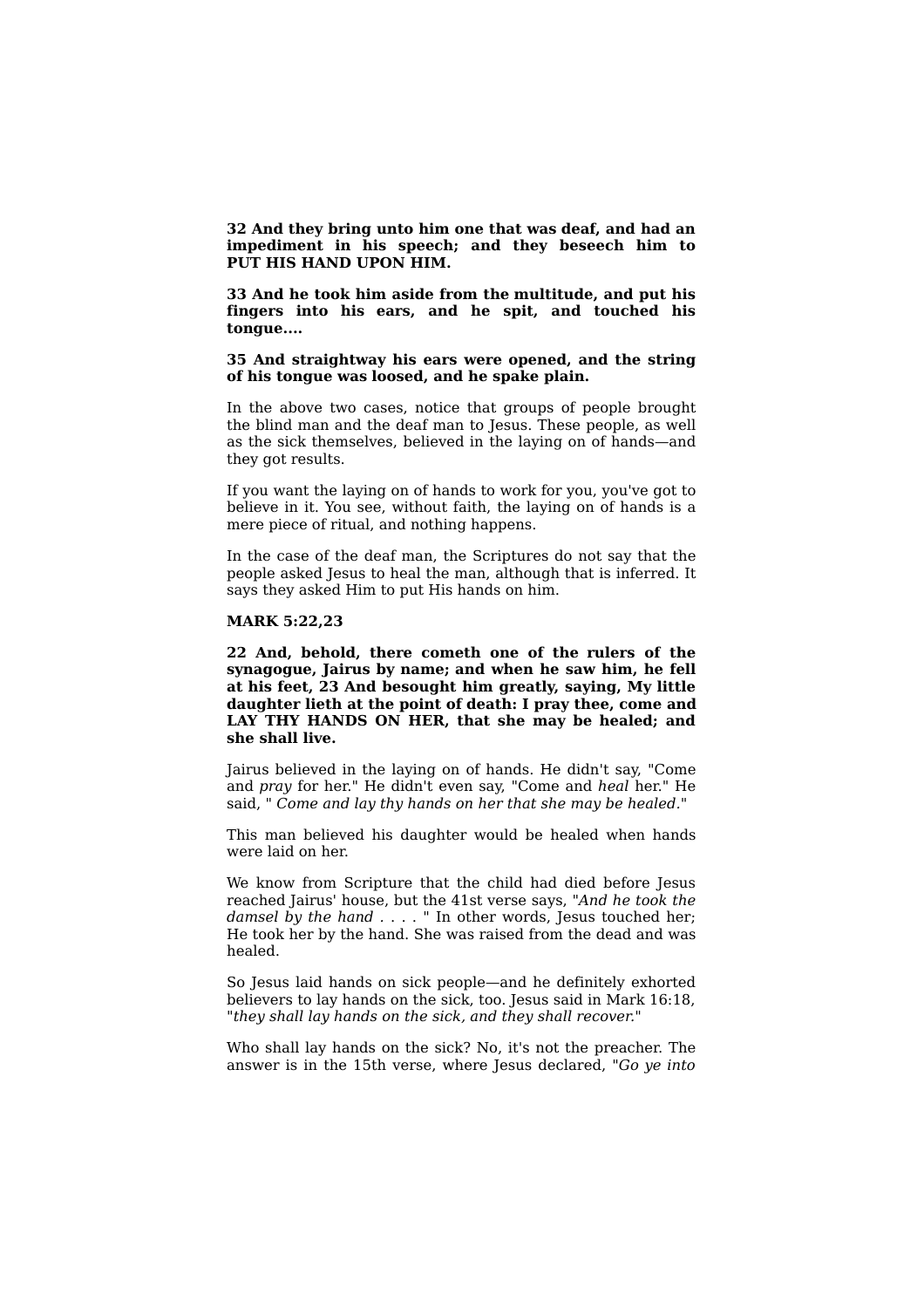*all the world, and preach the gospel to every creature ...."* One of the signs that shall follow those who believe is, *"they shall lay hands on the sick, and they shall recover."*

People still preach repentance and water baptism.

Nobody objects to that. Well, why not preach *all* of The Great Commission? Why stop with just part of it? Why not preach the laying on of hands? Laying on of hands is part of The Great Commission, too!

The disciples obviously took Jesus seriously. Acts 5:12 says, *"And by the hands of the apostles were many signs and wonders wrought among the people* . . . . " By the *hands* of the apostles!

Paul practiced the laying on of hands, too. In Acts 28:8,9 we find Paul shipwrecked on an island. The father of the ruler of the island was ill, so Paul went to his house *"and prayed, and laid his hands on him, and healed him."* The man was healed by the laying on of hands.

Then the Bible tells us that the islanders brought their sick to Paul, and Paul ministered to them.

Obviously Paul ministered by the laying on of hands.

#### **ACTS 19:11,12**

## **11 And God wrought special miracles BY THE HANDS OF PAUL:**

**12 So that from his body were brought unto the sick handkerchiefs or aprons, and the diseases departed from them, and the evil spirits went out of them.**

Here, not only the sick were healed, but the demonized were delivered as cloths Paul had laid his hands on were laid upon their bodies.

When we talk about anointed cloths, however, we do not mean cloths anointed with *oil.* These cloths were anointed with the same *power* Paul was anointed with.

*"And God wrought special miracles by the hands of Paul."* Paul laid his hands upon the cloths. God uses men's hands. He works by men's hands.

Some will say, "The apostles could do that, but it is not for us today."

It seems to me that intelligent people should have caught on to that worn-out lie by now. Jesus didn't say these signs would follow just the apostles. To say that we cannot lay hands on the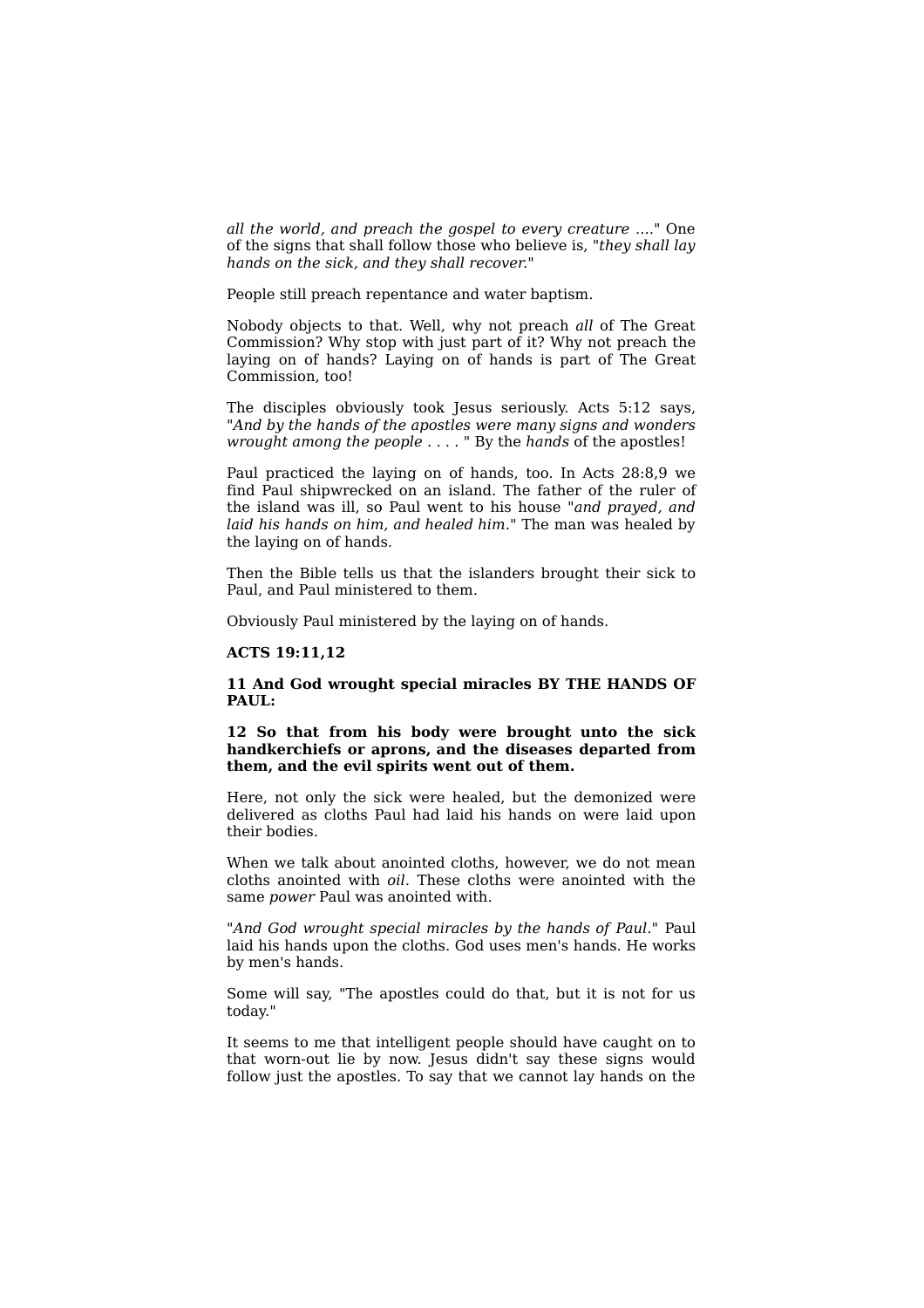sick today is to say that one of the fundamental principles of the doctrine of Christ has been done away with.

And if laying on of hands for healing has been done away with, no intelligent person would have a right to believe in the doctrine of repentance.

But I'm not going to take anything away from the doctrine of Christ. I believe all of it. I am a follower of Christ. I am a stickler for the doctrine of Christ. And one of the doctrines is laying on of hands.

#### **Chapter 5**

# **THESE SIGNS SHALL FOLLOW**

Jesus did not say these signs shall follow just the apostles, the preachers, or the teachers. He said, *"These signs shall follow them that believe . . . ."*

When I was a Baptist boy, I knew nothing about divine healing, for I had never heard it preached. I just knew what Mark 11:22- 24 says about faith and prayer.

My body was almost totally paralyzed. I had a serious organic heart condition and an incurable blood disease. The doctors said I had to die, but I prayed the prayer of faith for myself and was healed. I came off that deathbed as a Baptist boy who preached faith and healing.

I gave my testimony everywhere I went. I laid hands on everybody I could find who wanted hands laid on them, and I anointed them with oil. I saw people healed. I stood alone. I didn't know anybody else who believed in divine healing, but it never bothered me.

I stood on the Word of God and said, "Come hell or high water, I'm standing on it. Nobody's going to move me off of it. If nobody but me goes to heaven, *I'm* going there!"

One day a Presbyterian woman told me her Pentecostal motherin-law was coming for a visit.

"You'll be interested in meeting Grandma," she said, "because she believes like you do. She believes in divine healing."

She told me how her mother-in-law got people healed while visiting them in their homes and laying hands on them. She was 82. What a healing ministry this elderly Pentecostal woman had!

I never was so thrilled in my life to finally meet somebody who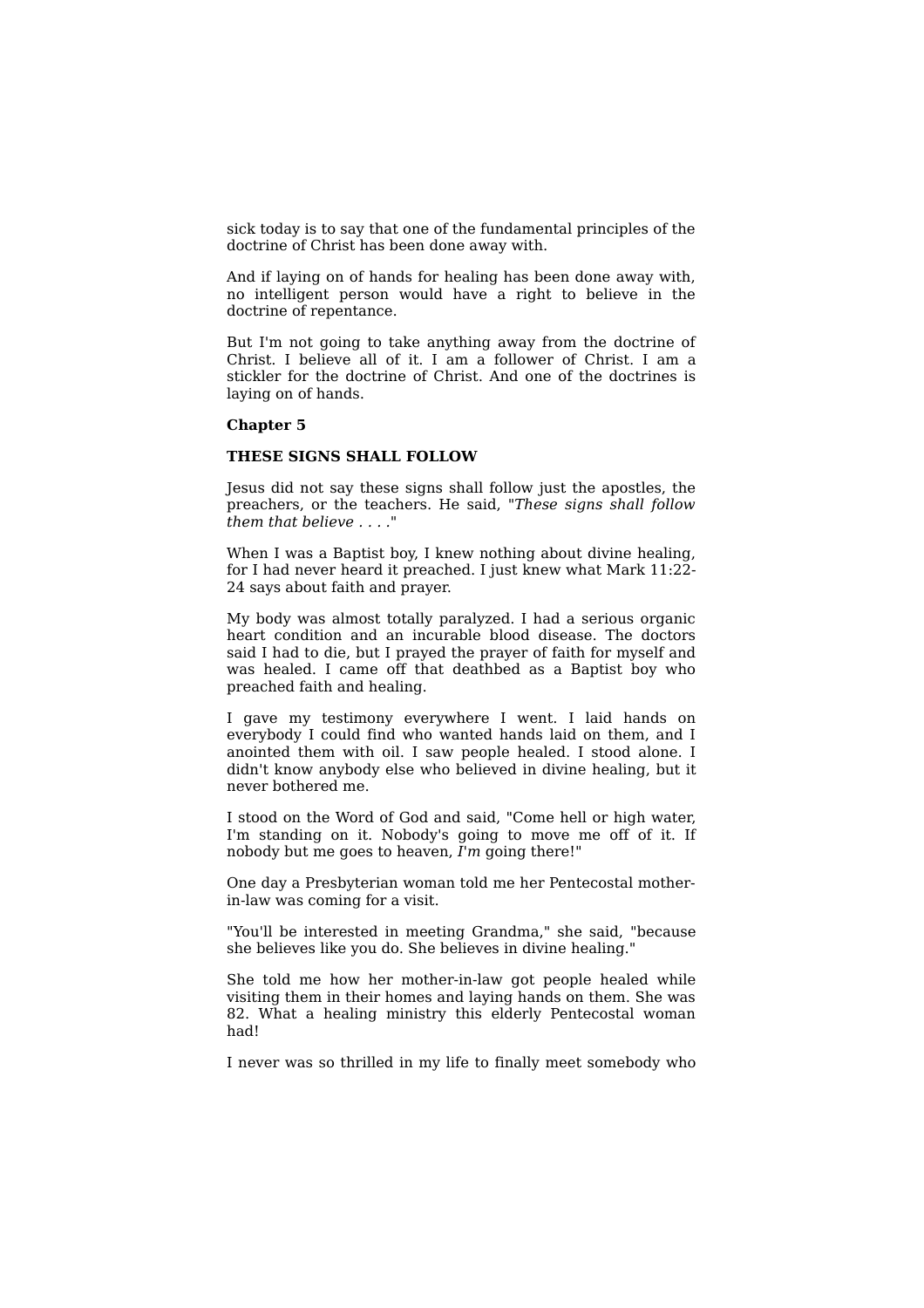had enough sense to believe the Bible! I knew she was arriving on a certain day, so I went over late that afternoon. It was about 1935—the middle of the Depression—and those folks were sitting in rockers on their front porch, enjoying the cool of the day.

After I was introduced, I said to this dear old lady, "Grandma, tell me your story."

"Well," she said, "we came out here to Texas many, many years ago (about 1865). My Dad settled up some land; you could get it for little or nothing. It was 40 miles to the nearest school, so I didn't go. I didn't get any education.

"I grew up, married a neighbor boy whose folks also owned a lot of land, and we had our family. I still didn't know how to read or write, but I sent our children to school. They were all grown when some people came along and started what they called a brush arbor meeting. They put up some posts, strung some wires from post to post, and put brush on top of it. I got saved and baptized with the Holy Ghost.

"And you know, when I got baptized with the Holy Ghost and spoke with other tongues, God taught me to read the Bible. I can read the Bible and never make a mistake, but it's all I can read. I can't read anything else.

"Then we moved to town. My husband and the boys would go out to work the farm in the daytime, and I'd be left alone. I got to asking the Lord, 'Lord, is there something I can do?' I couldn't sing in the church, because I didn't have any voice for music. I couldn't teach a Sunday School class because they used a quarterly, and I couldn't read the quarterly.

"One day I was at home praying and reading the Bible from Mark here, and I read, *'these signs shall follow them that believe ... they shall lay hands on the sick, and they shall recover.'* And I thought, *It doesn't take any education to lay hands on folks.*

"It says believers will lay hands on the sick, so I just went through the neighborhood and inquired about any sick folk I could find. I would spend from 9 in the morning until 3 in the afternoon every day visiting sick people and reading the Bible to them on the subject of healing. Usually they had never heard about it.

"After reading to them about three days, I would say, 'Now would you like for me to lay hands on you?'

You know, practically everybody I laid hands on got healed! The amazing thing about it is that most of the people I was laying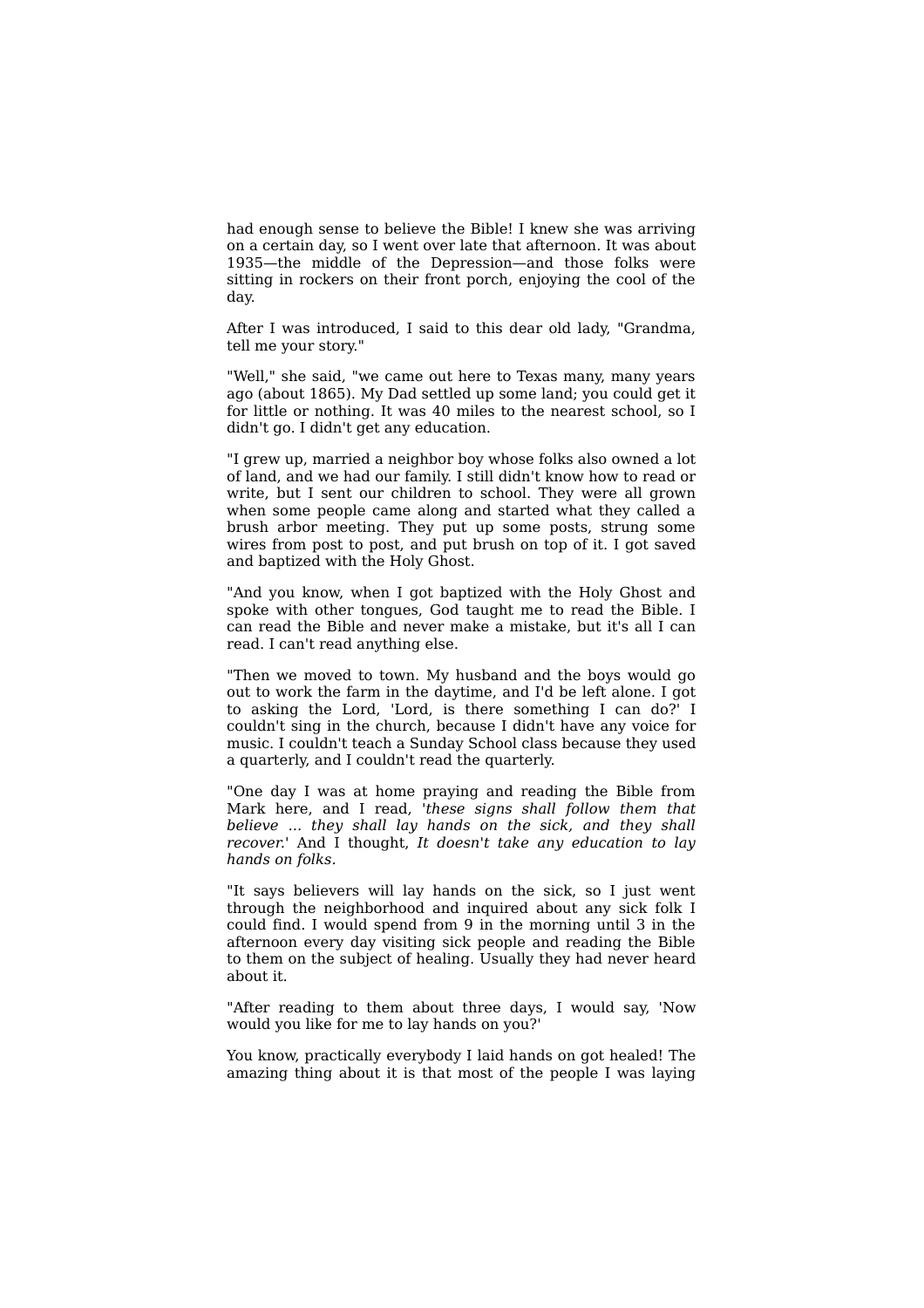hands on were bedfast and given up to die by the doctors."

Here was a little uneducated woman who wasn't a minister of the Gospel—she had never even taught a Sunday School class but she was laying hands on the sick and they were recovering.

Laying on of hands belongs to all of us.

Years later, preaching down in East Texas, I heard about a fellow who had a greater reputation for getting people healed than ministers of the Gospel in that part of the country.

I had always wanted to meet Brother F. He was an old-timer one of the pioneers of the Pentecostal movement. Then my wife and I had the good fortune to hold a revival meeting in the church where he was a deacon. He wasn't a preacher; he was a farmer.

Dear old Brother F. was 72 at the time. He and his wife had asked to keep us in their home. I would sit there with him day after day and discuss things with him. I asked him to tell me his story.

He said, "We got saved in what they called the old Overton Tabernacle. It was the first Pentecostal or Full Gospel work East of the Trinity River in Texas. This was around 1906 or 1907.

"In those early days, we didn't have any organization in Pentecostal circles," he continued.

"When we were without a pastor, we didn't know where to get one. Ours was the only Pentecostal church in East Texas. We had no communication with any others, so we just had to pray for God to send us a pastor.

"During times when we were without a pastor, if some of the congregation got sick, they'd call for us deacons, because we were the leaders. I would go anoint them with oil and lay hands on them—and folks got healed.

"Well," he said, "there was a medical doctor in this area, and a number of patients he'd given up to die were healed through our prayers. Then his wife came down with cancer. He put her on the train and sent her to specialists in New York City, but they sent her home to die. They couldn't do anything for her.

"So the doctor—he was Presbyterian—invited my wife and me to come pray for her, because he knew our prayers got results. We shared Scripture with the doctor's wife, anointed her with oil, and she was completely healed of terminal cancer.

"From then on, when any of this doctor's patients got beyond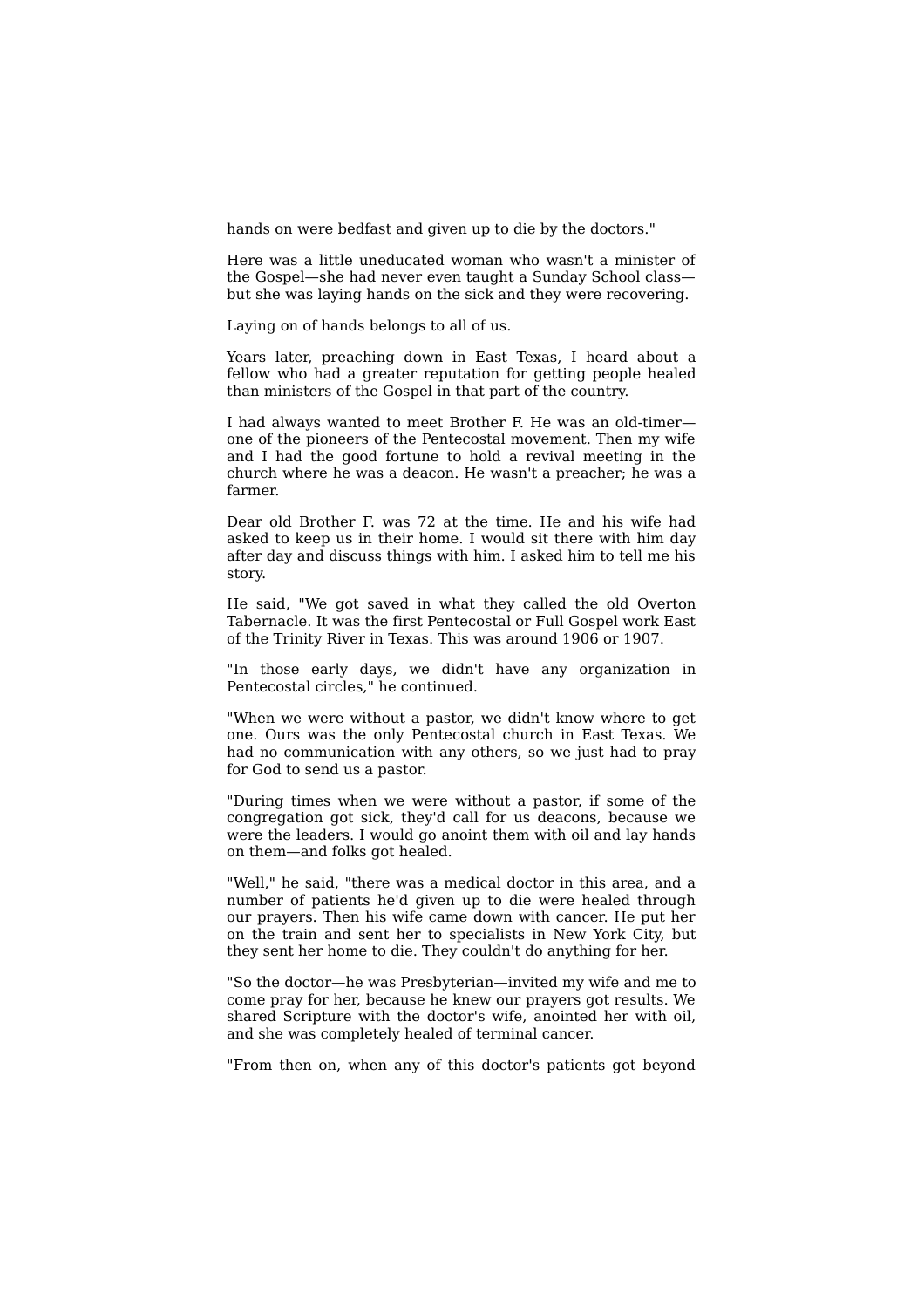his aid, he would tell them, 'I'll tell you what I'd do if it was me. I'd call for the Pentecostal deacon and have him anoint me with oil and lay hands on me. My wife was healed of terminal cancer.'"

Brother F. said, "I got so busy going and visiting the sick that I had to get somebody else to run the farm. I was gone practically all the time!

"Brother Hagin, what's amazing about it is that the people I was laying hands on had been given up to die—they were bedfast yet very seldom did they fail to get healed."

I said, "Now, Brother F., let's get this straight. Did God tell you to do that?"

"No."

"Do you have any kind of calling?"

"No," he said. "I never even felt called to be a deacon; the church just elected me."

"Do you have any kind of anointing?"

"No, no kind of anointing. I'm just a farmer. Just of a fifth grade education. But I believe the Bible. I read there, *'These signs shall follow them that believe. . . they shall lay hands on the sick, and they shall recover.'"*

About five years after Brother F. went home to be with the Lord, I referred to him in a meeting I was holding in East Texas, because those people still remembered him.

Afterwards, Pastor Goodwin told me he was taking prayer requests one night, and a young woman in his church said, "I want the church to pray. We've been married eight years now, and we don't have any children. I went to the doctor today, and he said I never would be able to have children—it is medically impossible. I want you all to pray for me."

Brother F.'s widow, now about 81, was in that service, Pastor Goodwin said. She went right to that young woman and said, "Young lady, you *can* have a baby and become a mother. The Bible said so." She began to read the Scripture where God promised, *"There shall nothing cast their young, nor be barren"* (Exodus 23:26). She laid hands on her and prayed.

A short time later, the young woman returned to her doctor. She said, "I want you to run tests. I think I'm pregnant."

He said, "I know better. It's no use. You can't be.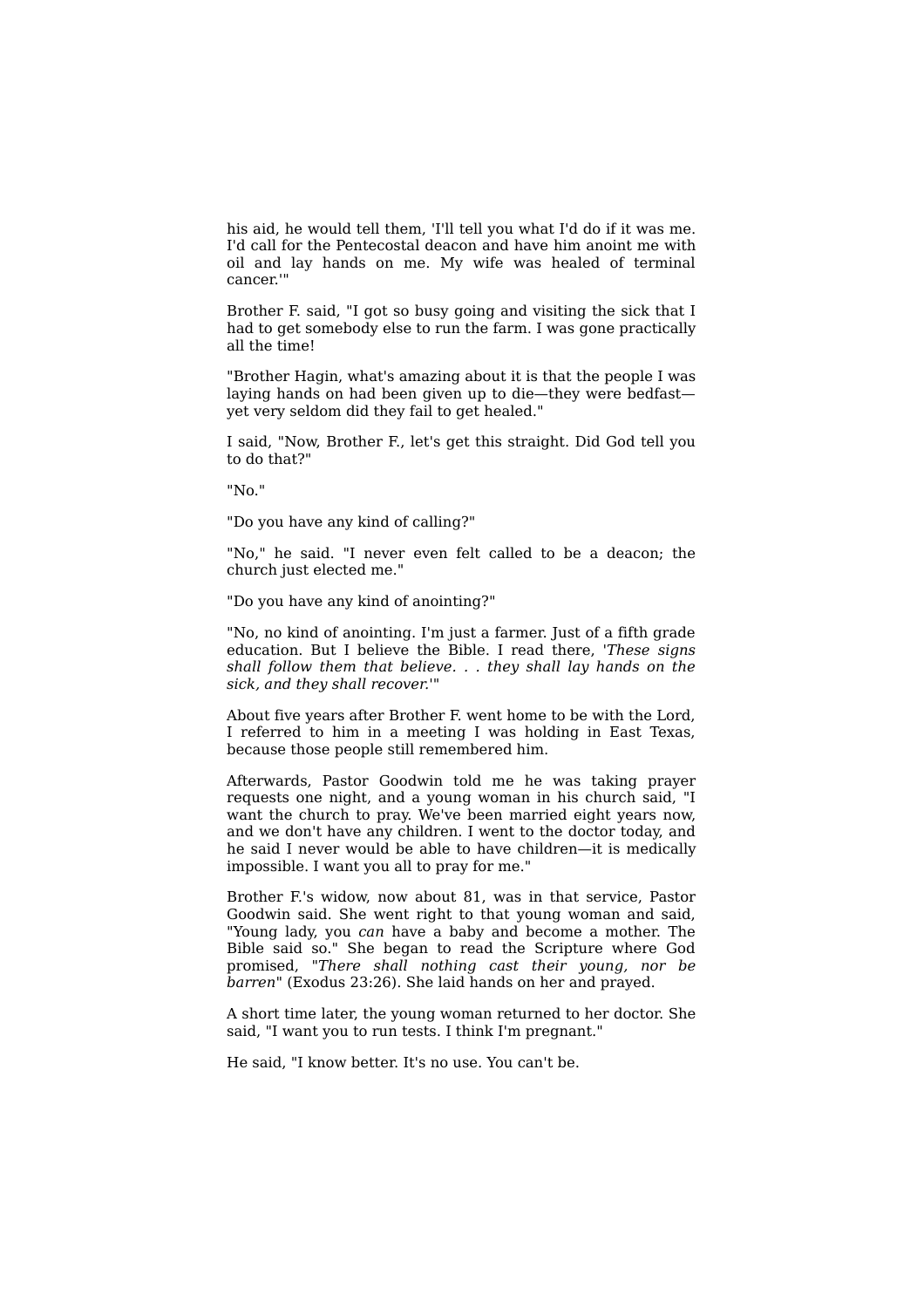It's impossible."

This doctor, however, was the son of that old Presbyterian doctor. He had taken over his father's medical practice.

The young woman said, "Well Sister F. said I could!"

"Oh!" the doctor said. "If Sister F. said you could, *you can.* I was just a 12-year-old boy when dad had Brother and Sister F. come in and anoint mama with oil and lay hands on her, and she was healed of terminal cancer.

"As long as dad practiced with me, he said, 'Now when your patients get beyond your aid, always tell them about Brother  $F^{\rm in}$ 

(The doctors didn't want to tell them ahead of time about Brother F., because that would have cut their practice. You can hardly blame them for that.) After the tests were run, sure enough, she was pregnant.

When the time came for the baby to be born, the doctor said, "Well, you can't have the baby naturally; we'll have to take it by Caesarian section."

The mother-to-be said, "Well, Sister F. said I could!"

"Oh!" the doctor said. "That's different. If she said you could, *you can."*

Pastor Goodwin said, "This doctor contacted me and said, 'Now, when it comes time for that baby to be born, I want you and Sister F. there. I'm a medical man, and I know from the scientific standpoint that she can't have that baby by natural birth.'"

The time came. Pastor Goodwin and his wife were phoned, and they went to the woman's house. Sister F. had been staying with her for several days.

Brother Goodwin told me, "I just sat outside and prayed. That Presbyterian doctor came out of the house in ten minutes and stuck his head in the car window.

He was weeping. He said to me, 'Brother Goodwin, *God and Sister F. have done it again!* We've got a miracle in here—a beautiful baby boy!'"

Remember now, Sister F. had never preached a sermon in her life. She was not a preacher; she was a farm wife—but a believer. God's the same God now he was then. That was back in 1943 or so. He's the same now. He hasn't changed. And when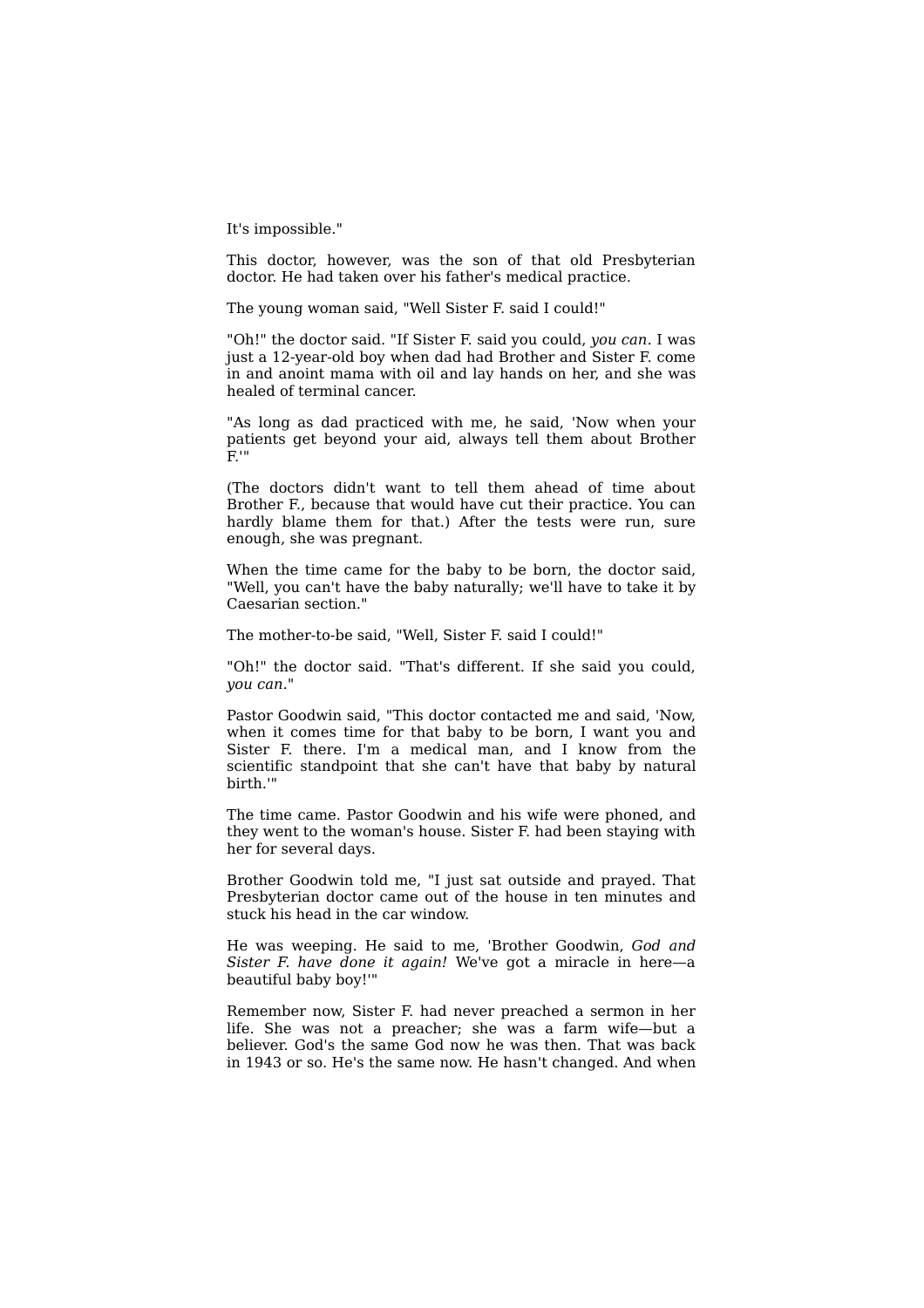He can find somebody He can work with, God and man can do it again.

Who can lay hands on the sick? *Believers* can!

#### **Chapter 6**

#### **METHODS**

Laying on of hands can be done in two ways: First, any believer can lay hands upon a fellow believer as a point of contact to release faith and expect that person to be healed.

There are some people—neighbors and friends, for example you can pray for whom no one else could. It also is scriptural for husbands and wives to lay hands on each other and for parents to lay hands on their children when they are sick, and expect them to be healed in the Name of Jesus.

Second, there is such a thing as *a ministry of laying on of hands* —a special anointing. As God wills, a person can be supernaturally anointed with healing power like Jesus or Paul.

When the person who has a ministry of laying on of hands lays hands on the sick in obedience to the spiritual Law of Contact and Transmission, his hands transmit God's healing power into the body of the sick person, effecting a healing and a cure.

At the close of my healing services, I lay hands on the sick with this tangible anointing of healing power.

The contact of my hands transmits God's healing power into people's bodies to undo that which Satan has wrought.

Why do I speak so boldly about it? Because Jesus Himself told me to be bold when He appeared to me in a vision in 1950. He told me the bolder I am about it, the more results I will have.

"Lay your hands upon them and pray," He instructed me. "If they will believe it and accept it, then the anointing will flow from your hands into their bodies and will drive out their sickness and their disease."

Jesus explained to me the reason He was able to heal only a few persons in Nazareth—and then only those with minor ailments was because they would not believe He had the anointing to do so.

Jesus told me, "I want you to lay your hands also on believers to receive the Holy Spirit." He gave me the scriptural precedents of Acts 8:14,15;17-20.

Jesus plainly said, "I have given you that 'gift' of laying on of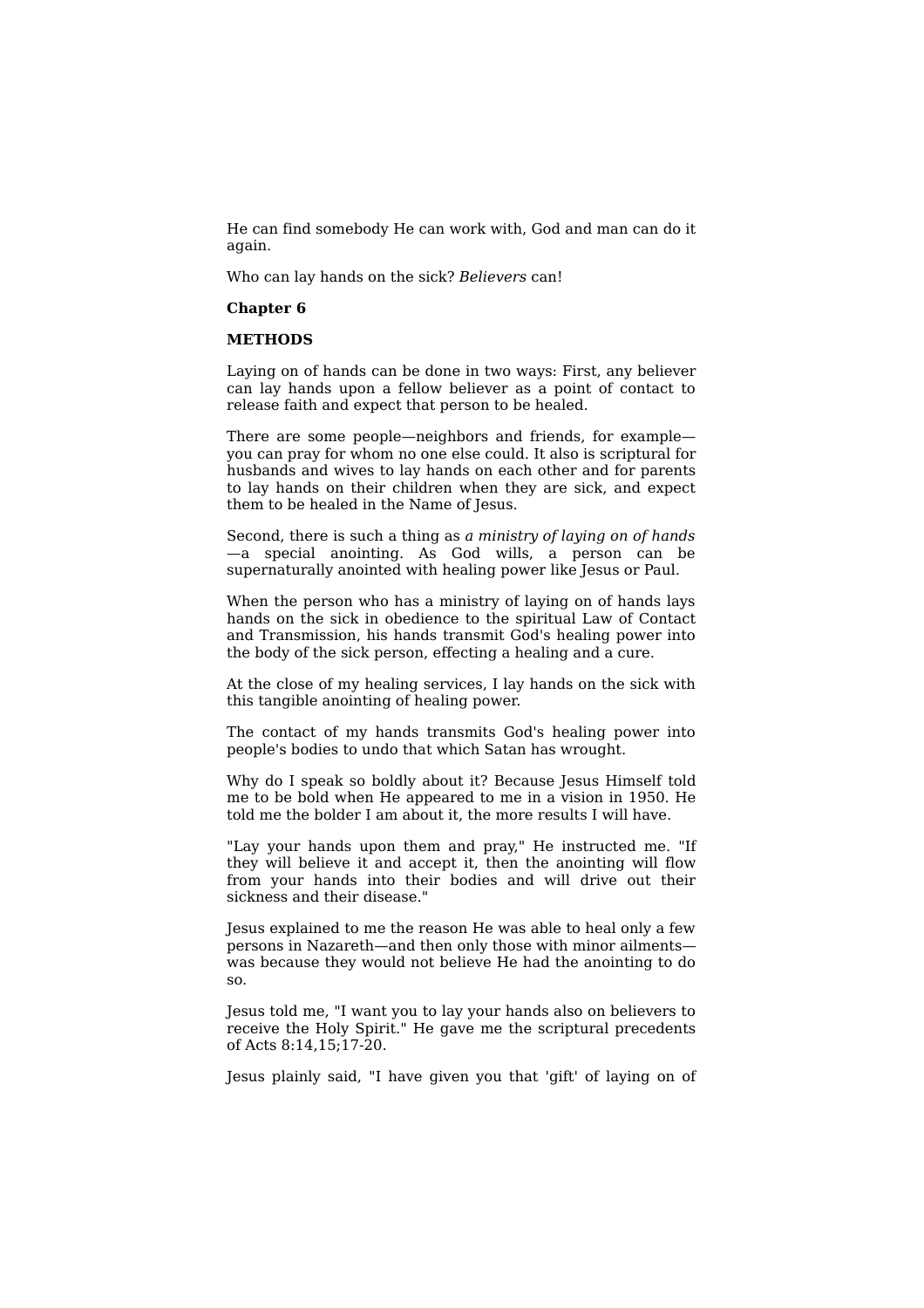hands to receive the Holy Spirit." (Peter called it a gift in Acts 8:20.)

He said, "I have given you a ministry of laying on of hands. You are going to have to give an account to Me.....'

There welled up within my heart a love such as I have never known for those who criticize this type of ministry. I said, "Lord, I will pray for them, for they don't know or they would not say the things they do. I myself have said similar things, never realizing, as of course they do not. Forgive them, Lord."

"Go thy way, son," Jesus said. "Fulfill thy ministry and be thou faithful, for the time is short."

## **A Sinner's Prayer to Receive Jesus As Savior**

Dear Heavenly Father ...

I come to you in the name of Jesus.

Your Word says, *" ... him that cometh to me I will in no wise cast out"* (John 6:37), So I know you won't cast me out, but you take me in, And I thank you for it.

You said in your Word, *"Whosoever shall call upon the name of the Lord shall be saved"* (Rom. 10:13).

I am calling on your name, So I know you have saved me now.

You also said, *"if thou shalt confess with thy mouth the Lord Jesus, and shalt believe in thine heart that God hath raised him from the dead, thou shalt be saved. For with the heart man believeth unto righteousness; and with the mouth confession is made unto salvation"* (Romans 10:9-10).

I believe in my heart Jesus Christ is the Son of God. I believe that He was raised from the dead for my justification.

And I confess Him now as my Lord, Because your Word says, " . . . *with the heart man believeth unto righteousness* . . . " and I do believe with my heart, I have now become the righteousness of God in Christ  $(2 \text{ Cor. } 5:21)$ ... And I am saved!

Thank you, Lord!

Signed  $\Box$ 

Date  $\Box$